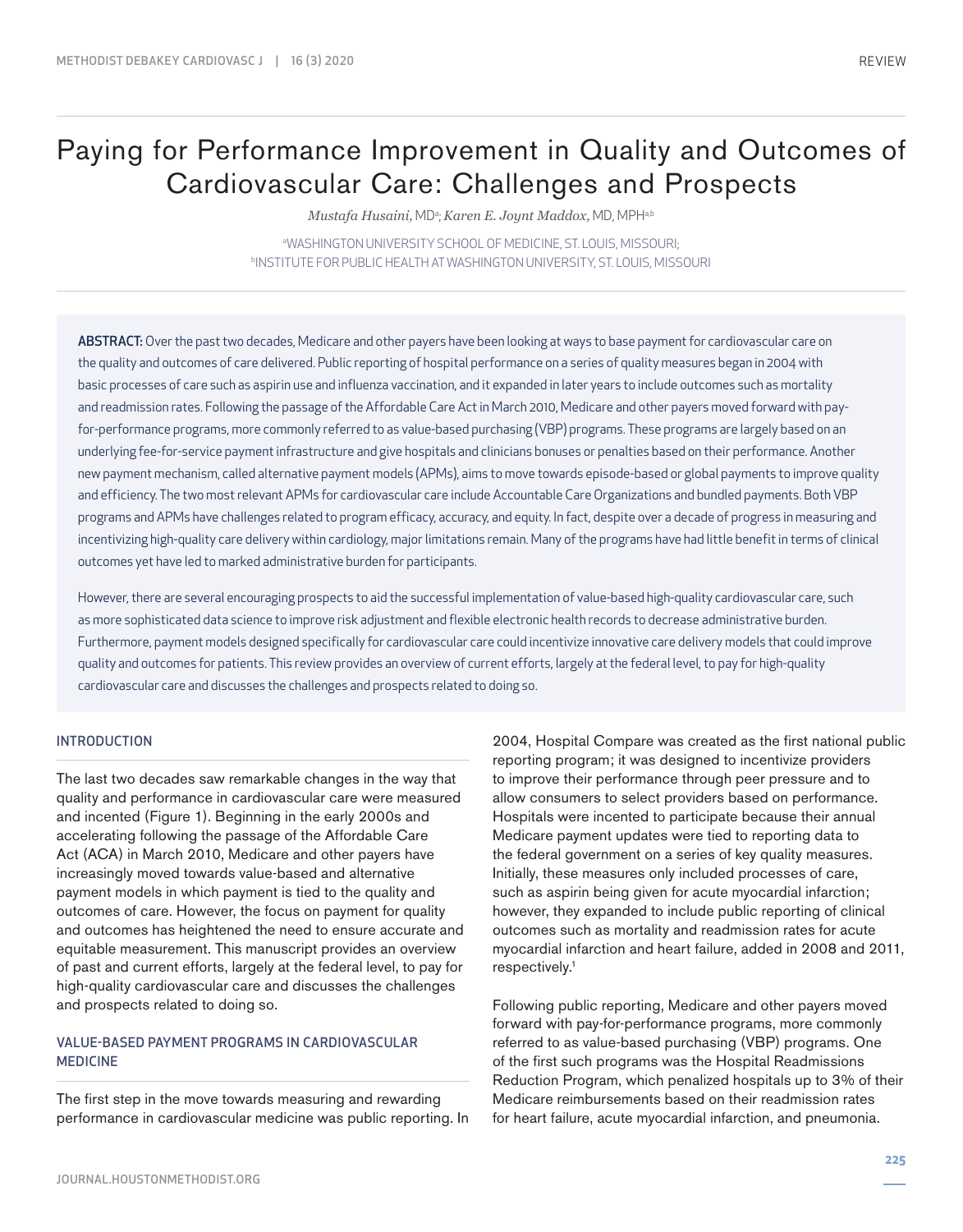

#### *Figure 1.*

Timeline of federal efforts to improve quality of cardiovascular care. (A) Timeline for various valuebased purchasing (VBP) programs divided by hospital-level (orange) and physician-level programs (green). The HRRP and HVBP were created after the ACA and will potentially be consolidated, with other federal hospital programs, into a single program in 2022. Prior physician-level programs such as PQRS, MU, and PVBM were consolidated into the QPP in 2019. The QPP has two main components, MIPS and APMs. (B) The two main APMs for cardiovascular care include ACOs and BPCI-A. ACA: Affordable Care Act; ACO: Accountable Care Organization; APM: Alternative Payment Model; BPCI: Bundled Payments for Care Improvement; BPCI-A: Bundled Payments for Care Improvement-Advanced; HRRP: Hospital Readmissions Reduction Program; HVBP: Hospital Value-Based Purchasing Program; MIPS: Merit-based Incentive Payment System; MU: Meaningful Use Program; PQRS: Physician Quality Reporting System; PVBM: Physician Value-Based Modifier Program; QPP: Quality Payment Program

Hospital Value-Based Purchasing is another hospital-level program that was a component of the ACA. In this budgetneutral program, a portion of payments to hospitals are withheld and subsequently redistributed among hospitals based on their performance on a set of quality metrics in four core domains: safety, clinical care, efficiency and cost reduction, and patient/caregiver-centered experience. Cardiovascular disease features within each category, including specific measures such as heart failure mortality, acute myocardial infarction mortality, and, most recently, conditionspecific cost measures for these two conditions.

A similar sequence of events, moving from public reporting to pay-forperformance, has taken place in the

physician setting. The Physician Quality Reporting System was established in 2006 as a voluntary system but transitioned into a penalty program in 2011, when physicians and group practices faced negative payment adjustments for failing to report their performance data. Subsequently, a VBP program for physicians, the Physician Value-Based Modifier (PVBM), created a payment withhold that was redistributed according to how they performed on quality, outcome, and cost measures. Building on this program, the 2015 Medicare Access and CHIP Reauthorization Act created a mandatory nationwide Quality Payment Program that consists of two "tracks" for clinicians: (1) Merit-based Incentive Payment System (MIPS), or (2) alternative payment models (APMs) (Figure 2). The default

program for practicing clinicians is MIPS, which has four core components that consist of quality, promoting interoperability (related to the Meaningful Use program), cost, and practice improvement activities (such as using patient portals and participating in quality improvement programs and registries). Clinicians can opt out of MIPS if they participate in a qualifying APM.

## ALTERNATIVE PAYMENT MODELS IN CARDIOVASCULAR MEDICINE

While VBP programs are largely based on an underlying fee-for-service payment infrastructure, APMs aim to disrupt the underlying payment mechanisms to move toward payment for quality and efficiency. The two most relevant APMs to cardiovascular care include Accountable Care Organizations (ACOs) and bundled payments. Accountable Care Organizations are groups of hospitals and clinicians that assume risk for a broader set of quality measures and for their attributed patients' total costs of care, typically on an annual basis. In Medicare's largest ACO program, the Medicare Shared Savings Program, participants are still paid on a fee-forservice basis but are held accountable for both the quality and cost of care provided to their beneficiaries each year. This program includes a number of cardiovascular quality measures, such as preventable hospitalizations for heart failure, readmission rates, and the use of certain medications for patients with ischemic heart disease or heart failure. Thus, while ACO programs depend heavily on high-quality primary care, cardiovascular specialists also play a major role in these organizations.

The other relevant APM for cardiovascular care is bundled payments, currently being tested by Medicare through the Bundled Payments for Care Improvement (BPCI) Advanced program. Bundled payment arrangements are similar to ACO arrangements except that quality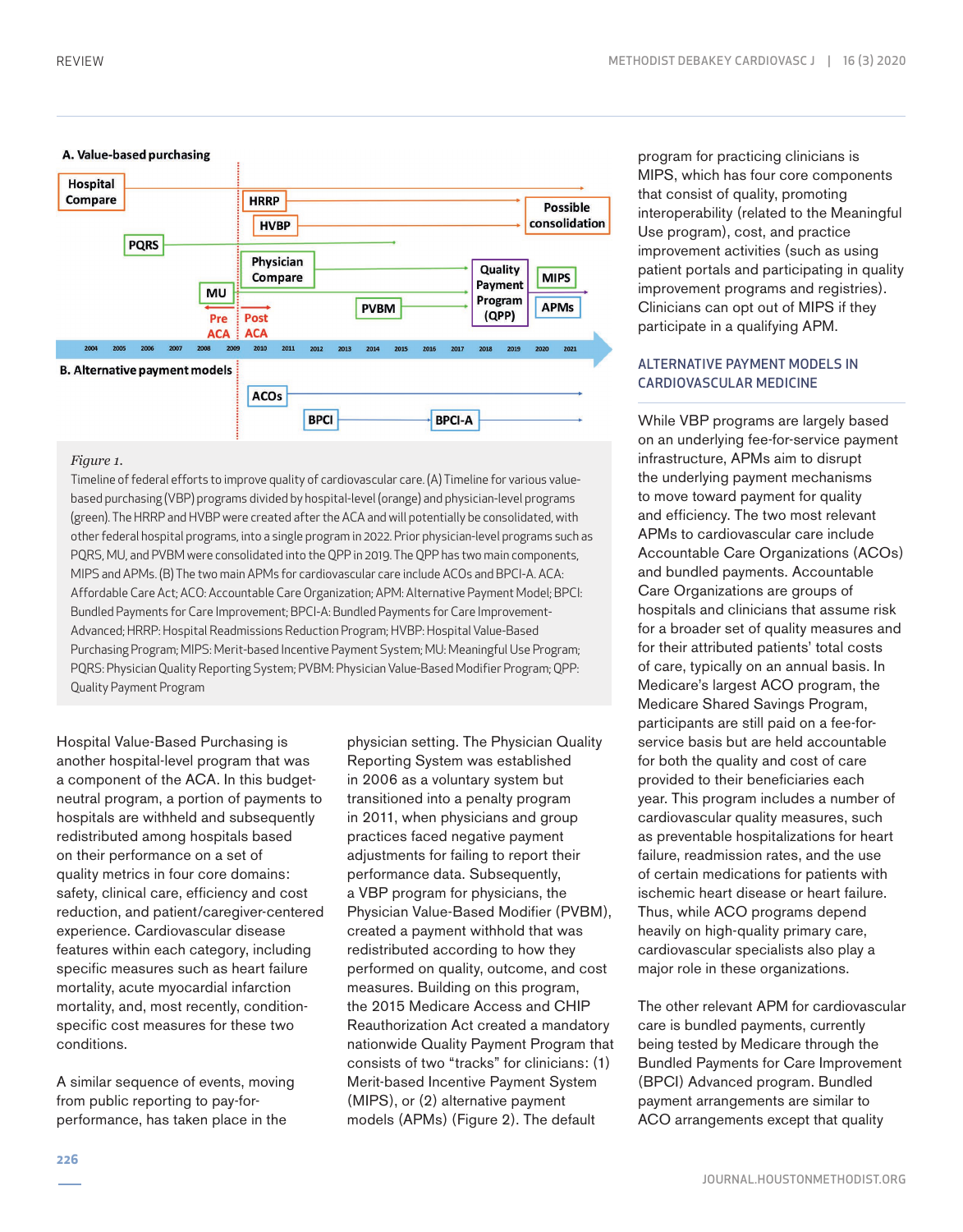

#### *Figure 2.*

Diagram of the components within the Quality Payment Program (QPP). The QPP is composed of the Merit-Based Incentive Program (MIPS) and Alternative Payment Models (APMs). MIPS is the default program for clinicians and is composed of the following four elements (2020 weights reported): Quality 45%, Promoting Interoperability 25%, Cost 15%, Improvement Activities 15%. Clinicians can opt out of MIPs if they are enrolled in a qualifying APM; within cardiovascular care, this could mean either participating in an accountable care organization or being part of an organization that is participating in the Bundled Payments for Care Improvement-Advanced program.



**Mixed Findings** HRRP  $1/\leftrightarrow$ / $\downarrow$ 

#### *Figure 3.*

Challenges for improving quality, outcomes, and cost in cardiovascular care. The challenges facing the successful implementation of value-based, high-quality cardiovascular care include program efficacy, accuracy and equity, administrative burden, and data manipulation. BPCI: Bundled Payments for Care Improvement; HRRP: Hospital Readmissions Reduction Program; HVBP: Hospital Value-Based Purchasing Program; MSSP: Medicare Shared Savings Program; SDoH: social determinants of health

(eg, frailty, SDoH)

and costs are evaluated over the course of an "episode," which includes the continuum of care for a single medical event or condition such as a myocardial infarction or stroke. The episode is typically triggered by a hospitalization, and care is evaluated over a fixed, predetermined time, such as 30, 60, or 90 days in length, rather than an entire year. If Medicare payments for an episode of care are less than the target, the participant is eligible to keep a portion of the savings; however, if payments exceed the target, the participant must reimburse Medicare some of the difference.

## CHALLENGES: EFFICACY

Despite transformational change over the past few decades, there are still challenges in determining a reimbursement method that leads to meaningful improvements in quality, outcomes, and costs (Figure 3). The most important challenge is efficacy because there is very little evidence that paying for performance in cardiovascular care, whether via VBP programs or APMs, has had a meaningful impact.

For example, the public reporting of processes and outcomes on Hospital Compare was not associated with improvements in mortality rates above and beyond secular trends,<sup>2</sup> and evaluations of value-based payment programs have been similarly disappointing. Studies have failed to find any association between the implementation of hospital valuebased purchasing and improvement in patient outcomes.3,4 The Hospital Readmissions Reduction Program (HRRP) has been associated with a significant decrease in readmission rates for Medicare beneficiaries,<sup>5</sup> although subsequent analyses have suggested that some of the reported improvements may have been due to changes in coding of comorbidities rather than actual improvements in clinical care.<sup>6,7</sup> Concerns have also been raised that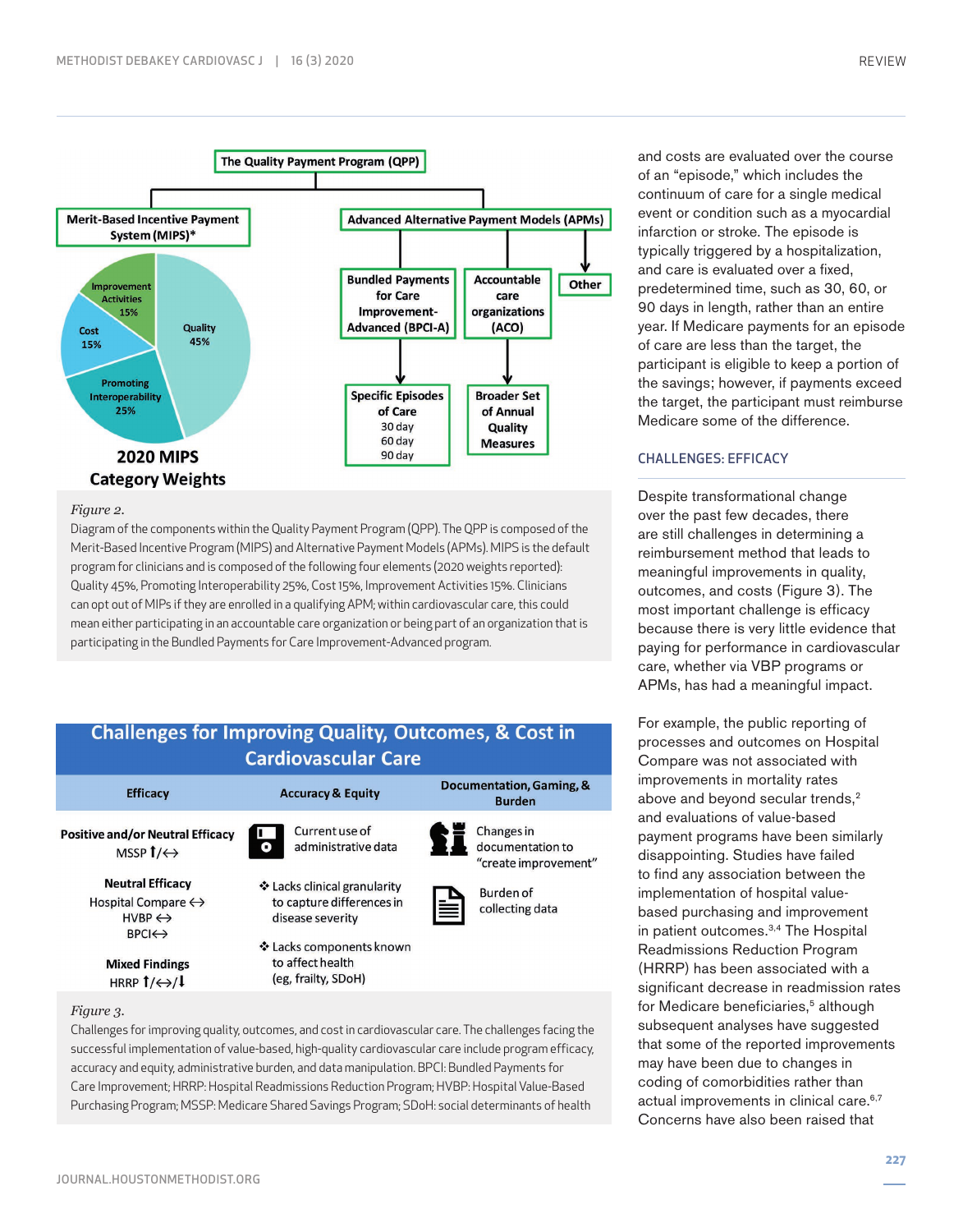the HRRP may have been associated with an increase in mortality for heart failure patients, $8,9$  although findings have been somewhat mixed.

Studies examining the effectiveness of APMs such as the Medicare Shared Savings Program have generally found that they are associated with small amounts of savings and no major improvements in quality or outcomes.<sup>10,11</sup> Studies examining the predecessor of BPCI Advanced (formerly BPCI) have not demonstrated an association with improvements in quality, outcomes, or costs for medical conditions including heart failure or acute myocardial infarction.12

## CHALLENGES: ACCURACY AND EQUITY

Another crucial challenge for using financial incentives to improve quality and outcomes in cardiovascular care is the issue of accuracy and equity. Here, the science of performance measurment is critical to consider. For many of the measures in cardiovascular quality improvement, risk adjustment is used in an attempt to level the playing field when comparing the respective performances of hospitals or practices. Most risk adjustment models use administrative claims data, which is easier and less resource intensive to implement compared to models that incorporate medical records and biometric data. However, administrative data lacks granularity on clinical comorbidities—for example, people are classified by whether or not they have heart failure rather than by their NYHA class or ejection fraction—and therefore may not capture true differences in disease severity. Most current claims-based risk adjustment models also lack information on frailty, adherence, social determinants of health, and other factors that strongly influence clinical outcomes.<sup>13-15</sup> Consequently, models tend to be inaccurate in determining performance and can be inequitable when used to assign publicly reported performance scores or used in value-based payment programs. For example, the HRRP has penalized safety-net hospitals that care for clinically and socially high-risk populations despite data suggesting that roughly half of the worse performance of these hospitals is due to the complexity of the population they serve.<sup>16-18</sup> The outpatient-based PVBM program also disproportionately penalized physicians and practices serving patients with high levels of social or medical risk.19,20

#### CHALLENGES: DOCUMENTATION, GAMING, AND BURDEN

Another concern for programs that measure and reward performance in cardiovascular medicine is that reporting entities may manipulate the data that gets reported or entered into administrative claims in order to increase the apparent risk of their patients. For example, as noted above, two studies have shown that the initial decrease seen in readmissions after the HRRP was implemented was due to changes in hospital documentation rather than underlying improvements in the quality of care.<sup>6</sup> Similarly, a study examining changes in door-to-balloon time during public reporting for percutaneous coronary intervention quality measures showed that a significant amount of improvement over time was due to a higher proportion of cases being excluded for "diagnostic uncertainty" rather than true changes in processes of care.<sup>21</sup>

Another related challenge in value-based reimbursement is the burden of collecting and reporting data. Since many current quality measures cannot be automatically calculated from claims or even efficiently pulled from the electronic medical record, they require hand abstraction by trained personnel. Providers have to collect different measures for different payers and may even have to collect the same measures but in different formats across different payers. One study estimated that, on average, US-based physician practices spend 785 hours dealing with reporting of quality measures per physician on staff.<sup>22</sup> The burden of collecting and reporting these measures can be particularly problematic for small hospitals and small practices, which may lack the necessary access to capital to invest in technological infrastructure and personnel; this may be one reason why consolidation continues to occur in the cardiovascular practice community.23

## PROSPECTS: IMPROVING RISK ADJUSTMENT THROUGH DATA **SCIENCE**

Emerging methods in data science are being used to improve risk adjustment models, which may help address some of the limitations in measuring and rewarding performance in cardiovascular disease (Figure 4). When many of the current performance measures were developed, their sophistication was limited by computing power. However, better computing platforms and the ongoing explosion of progress in machine learning has led to increasingly sophisticated models that can more accurately predict clinical events (eg, mortality, acute kidney injury, bleeding risk) and therefore improve the fairness of performance measurement while also helping to better target clinical interventions.24-26

A number of recent studies have also shown that claims data can be used to detect more complex comorbidity states (eg, frailty), which holds significant promise for improving risk adjustment.27-31 The advent of codes for social determinants of health in the International Classification of Diseases-Tenth Edition (ICD-10) also may provide an opportunity to collect this information more broadly than in the past and incorporate these parameters into risk prediction.32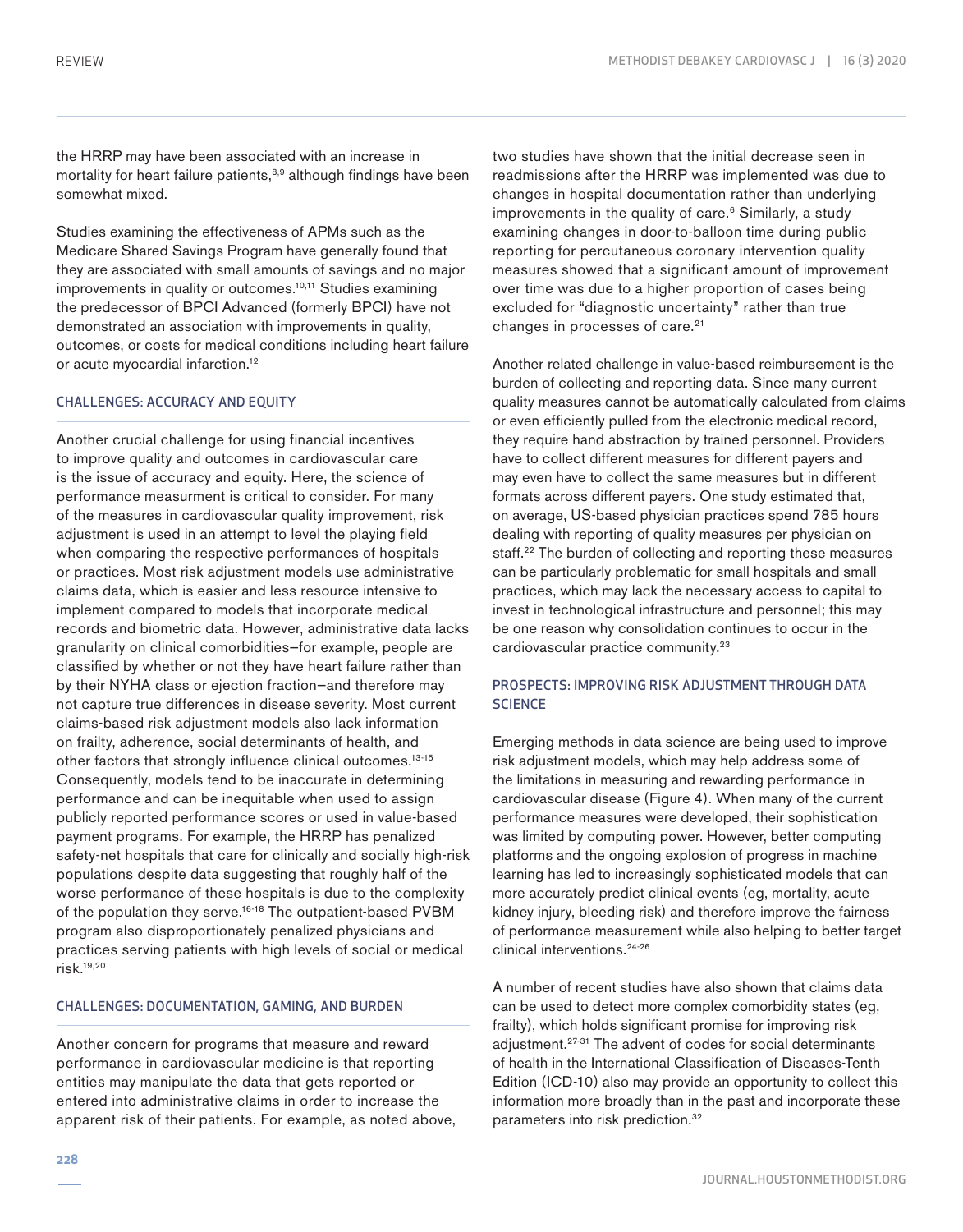## Prospects for Improving Quality, Outcomes, and Cost in **Cardiovascular Care**



New models can more

accurately detect clinical

events and complex clinical

characteristics (frailty, SDoH)



quality measures with real

time feedback



#### *Figure 4.*

⊕

Prospects for improving quality, outcomes, and cost in cardiovascular care. Encouraging prospects for the successful implementation of value-based, high-quality cardiovascular care include the incorporation of improved data science for improved risk adjustment, decreased administrative burden, and potential innovative care delivery models. SDoH: social determinants of health

## PROSPECTS: INTEGRATING MEASUREMENT AND FEEDBACK INTO ELECTRONIC MEDICAL RECORDS

The first electronic medical record (EMR) was introduced by IBM in the 1960s, 33 but in many ways the promise of EMRs to improve quality and outcomes has still not been met.<sup>34</sup> However, ongoing improvements in data technology and a renewed emphasis on interoperability and user interface<sup>35</sup> could facilitate the automatic collection of quality measures with better risk adjustment as well as real-time feedback on performance.36 Faster, more relevant feedback could drive performance improvement in a way that the current time-lagged opaque metrics do not, therefore improving efficacy, accuracy, and fairness while reducing burden.

## PROSPECTS: PAYMENT MODELS SPECIFIC TO CARDIOVASCULAR DISEASE

Another potential solution that could improve both efficacy and accuracy is the development of payment models that are specific to cardiovascular

disease rather than "one size fits all." In current programs such as MIPS, cardiologists, urologists, geriatricians, and other clinicians are all judged under one enormous program despite each practice having the option to submit data on any six of more than 300 distinct quality measures. Creating a payment model aimed at improving care and outcomes specifically for chronic cardiovascular disease could be an important tool in improving quality in this space. For example, a cardiology practice receiving a per-patient monthly management fee for heart failure rather than a visit-based fee-for-service might elect to implement remote patient monitoring, nurse-led visits, behavioral health integration, or other innovative care delivery models that aren't well reimbursed under the current system. Tying payment to specialty societyendorsed quality guidelines that are measured equivalently across practices could improve the accuracy of various models. Such innovation has the potential to fundamentally change how care is delivered to patients with chronic cardiovascular disease.

## **CONCLUSION**

The ACA accelerated the attempt to deliver high-quality cardiovascular care, but many of the programs born from the ACA have had minimal to no benefit in terms of clinical outcomes while resulting in marked administrative burden. Furthermore, it remains unclear how accurate and equitable these programs have been, as they have been prone to gaming and associated with higher penalties for providers caring for high-risk populations. Despite these challenges, there are encouraging developments ahead. Improved integration of EMRs and advancements in machine learning and artificial intelligence will allow for more precise and accurate risk adjustment models while also decreasing administrative burden. In addition, novel payment models designed specifically for cardiovascular care could incentivize innovative care delivery models that could improve quality and outcomes for patients. With these prospects on the horizon, the new decade has the potential to bring us closer to an equitable, highquality, value-based care delivery system.

### KEY POINTS

- Medicare and other payers are increasingly moving towards value-based purchasing programs and alternative payment models to improve quality and outcomes for patients.
- Current efforts to improve care have challenges regarding program efficacy, accuracy and equity, administrative burden, and data manipulation.
- There are encouraging prospects for the successful implementation of value-based, high-quality cardiovascular care, such as improvements in data science for risk adjustment, decreased administrative burden, and potential innovative care delivery models.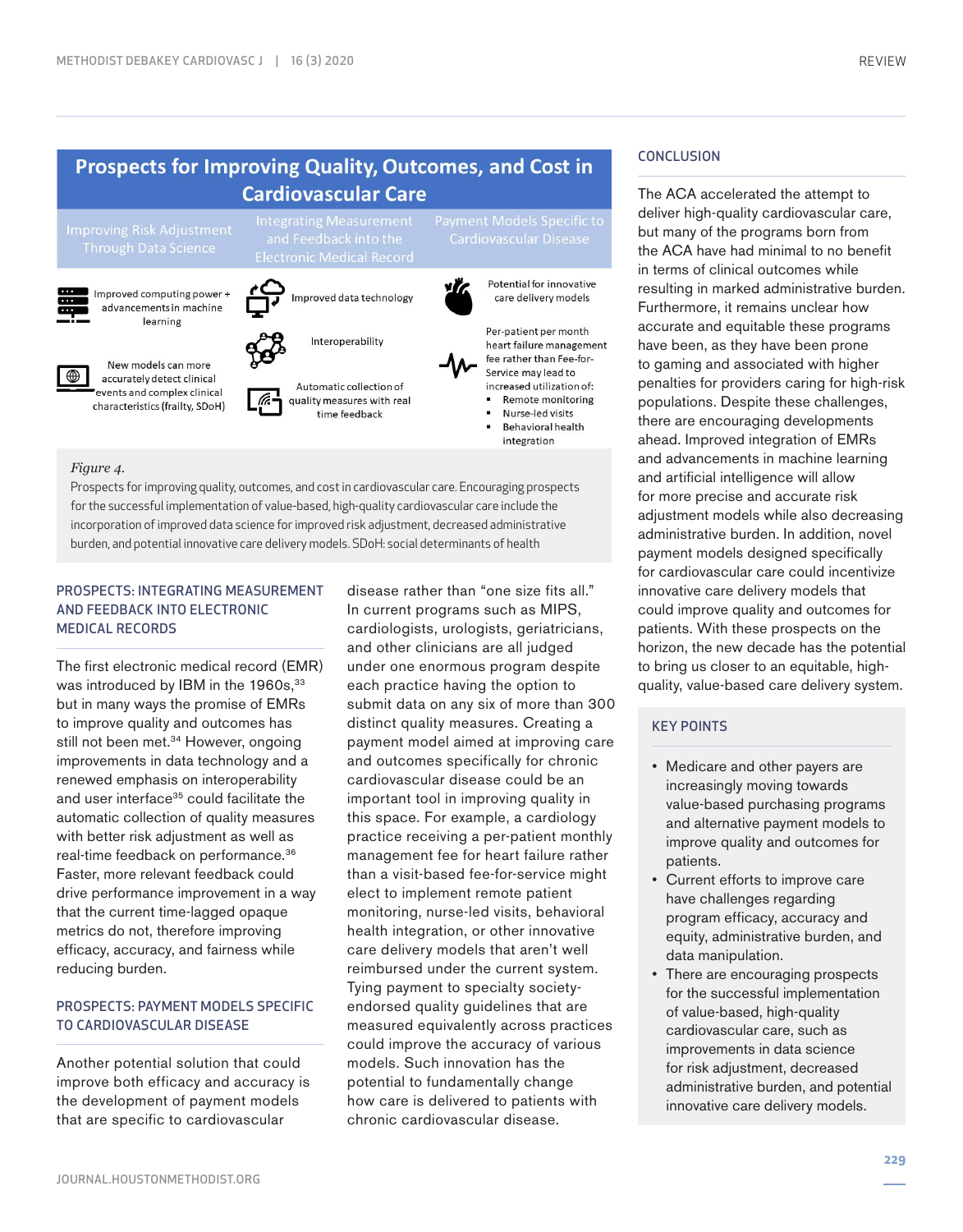## *Conflict of Interest Disclosure:*

Dr. Joynt Maddox does contract work for the United States Department of Health and Human Services, Office of the Assistant Secretary for Planning and Evaluation. There are no other financial conflicts of interest to report.

## *Keywords:*

pay for performance, value-based purchasing, alternative payment models, cardiovascular care

## **REFERENCES**

- 1. Wasfy JH, Borden WB, Secemsky EA, McCabe JM, Yeh RW. Public reporting in cardiovascular medicine: accountability, unintended consequences, and promise for improvement. Circulation. 2015 Apr 28;131(17):1518-27.
- 2. Joynt KE, Orav EJ, Zheng J, Jha AK. Public Reporting of Mortality Rates for Hospitalized Medicare Patients and Trends in Mortality for Reported Conditions. Ann Intern Med. 2016 Aug 2;165(3):153-60.
- 3. Chee TT, Ryan AM, Wasfy JH, Borden WB. Current State of Value-Based Purchasing Programs. Circulation. 2016 May 31;133(22):2197-205.
- 4. Figueroa JF, Tsugawa Y, Zheng J, Orav EJ, Jha AK. Association between the Value-Based Purchasing pay for performance program and patient mortality in US hospitals: observational study. BMJ. 2016 May 9;353:i2214.
- 5. Zuckerman RB, Sheingold SH, Epstein AM. The Hospital Readmissions Reduction Program. N Engl J Med. 2016 Aug 4;375(5):494.
- 6. Ibrahim AM, Dimick JB, Sinha SS, Hollingsworth JM, Nuliyalu U, Ryan AM. Association of Coded Severity With Readmission Reduction After the Hospital Readmissions Reduction Program. JAMA Intern Med. 2018 Feb 1;178(2):290-2.
- 7. Ody C, Msall L, Dafny LS, Grabowski DC, Cutler DM. Decreases In Readmissions Credited To Medicare's Program To Reduce Hospital Readmissions Have Been Overstated. Health Aff (Millwood). 2019 Jan;38(1):36-43.
- 8. Wadhera RK, Joynt Maddox KE, Wasfy JH, Haneuse S, Shen C, Yeh RW. Association of the Hospital Readmissions Reduction Program With Mortality Among Medicare Beneficiaries Hospitalized for Heart Failure, Acute Myocardial Infarction, and Pneumonia. JAMA. 2018 Dec 25;320(24): 2542-52.
- 9. Gupta A, Allen LA, Bhatt DL, et al. Association of the Hospital Readmissions Reduction Program Implementation With Readmission and Mortality Outcomes in Heart Failure. JAMA Cardiol. 2018 Jan 1;3(1):44-53.
- 10. McWilliams JM, Hatfield LA, Landon BE, Hamed P, Chernew ME. Medicare Spending after 3 Years of the Medicare Shared Savings Program. N Engl J Med. 2018 Sep 20;379(12):1139-49.
- 11. McWilliams JM, Chernew ME, Landon BE. Medicare ACO Program Savings Not Tied To Preventable Hospitalizations Or Concentrated Among High-Risk Patients. Health Aff (Millwood). 2017 Dec;36(12):2085-93.
- 12. Joynt Maddox KE, Orav EJ, Zheng J, Epstein AM. Evaluation of Medicare's Bundled Payments Initiative for Medical Conditions. N Engl J Med. 2018 Jul 19;379(3):260-9.
- 13. Johnston KJ, Wen H, Schootman M, Joynt Maddox KE. Association of Patient Social, Cognitive, and Functional Risk Factors with Preventable Hospitalizations: Implications for Physician Value-Based Payment. J Gen Intern Med. 2019 Aug;34(8):1645-52.
- 14. Johnston KJ, Joynt Maddox KE. The Role Of Social, Cognitive, And Functional Risk Factors In Medicare Spending For Dual And Nondual Enrollees. Health Aff (Millwood). 2019 Apr;38(4):569-76.
- 15. Johnston KJ, Wen H, Hockenberry JM, Joynt Maddox KE. Association Between Patient Cognitive and Functional Status and Medicare Total Annual Cost of Care: Implications for Value-Based Payment. JAMA Intern Med. 2018 Nov 1;178(11):1489-97.
- 16. Joynt KE, Jha AK. Characteristics of hospitals receiving penalties under the Hospital Readmissions Reduction Program. JAMA. 2013 Jan 23;309(4):342-3.
- 17. Joynt Maddox KE, Reidhead M, Hu J, et al. Adjusting for social risk factors impacts performance and penalties in the hospital readmissions reduction program. Health Serv Res. 2019 Apr;54(2):327-36.
- 18. Joynt Maddox KE, Reidhead M, Qi AC, Nerenz DR. Association of Stratification by Dual Enrollment Status With Financial Penalties in the Hospital Readmissions Reduction Program. JAMA Intern Med. 2019 Jun 1;179(6):769-76.
- 19. Chen LM, Epstein AM, Orav EJ, Filice CE, Samson LW, Joynt Maddox KE. Association of Practice-Level Social and Medical Risk With Performance in the Medicare Physician Value-Based Payment Modifier Program. JAMA. 2017 Aug 1;318(5):453-61.
- 20. Roberts ET, Zaslavsky AM, McWilliams JM. The Value-Based Payment Modifier: Program Outcomes and Implications for Disparities. Ann Intern Med. 2018 Feb 20;168(4):255-65.
- 21. McCabe JM, Kennedy KF, Eisenhauer AC, et al. Reporting trends and outcomes in ST-segment-elevation myocardial infarction national hospital quality assessment programs. Circulation. 2014 Jan 14;129(2):194- 202.
- 22. Casalino LP, Gans D, Weber R, et al. US Physician Practices Spend More Than \$15.4 Billion Annually To Report Quality Measures. Health Aff (Millwood). 2016 Mar;35(3):401-6.